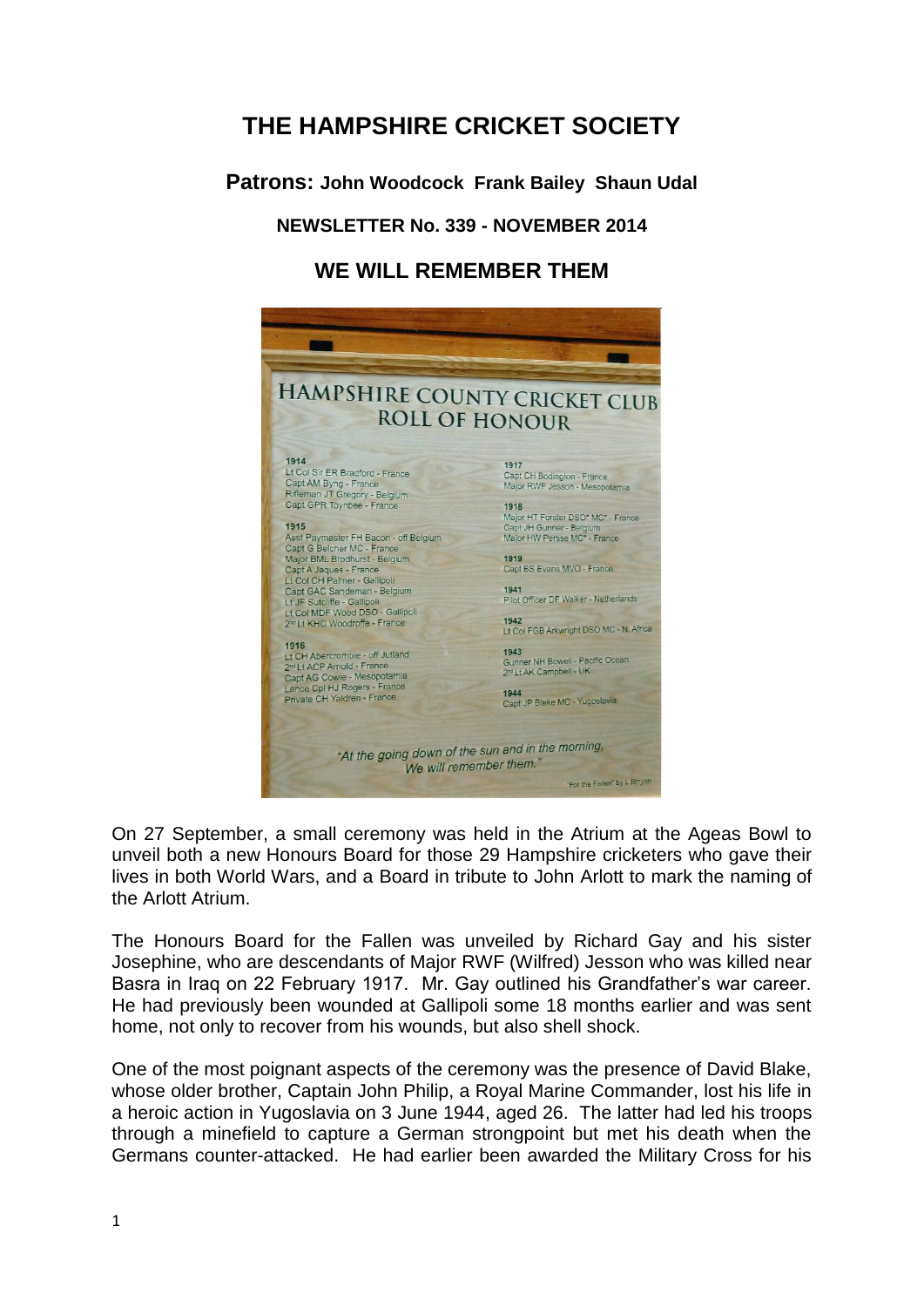outstanding gallantry and leadership in the attack which led to the capture of Mount Ortina in Italy a few months previously.

The Board celebrating John Arlott was opened by his sons, Robert and Timothy. Among the former Hampshire players present was JA's great friend Leo Harrison. In a marvellous double-act David Allen and Terry Crump recited John Arlott's brilliant evocation of the life of a professional cricketer "It ain't half a blooming game" The title emanated from an oft quoted remark by the former Hampshire wicket-keeper. David and Terry left the punchline to be quoted by Leo at the end of the recitation in rather more earthy wording!

# **COMMEMORATION AT THE TEST MATCH**

Before the second day's play of the Test match at the Ageas Bowl, a minute's silence was held to commemorate those who were killed in the First World War. It was a most moving occasion as the crowd stood in complete silence. Those who were still arriving at the ground stopped walking immediately upon discerning the event. Among those on the field in the official ECB party were the descendants of Colin Blythe, the great Kent slow left-arm spin bowler who lost his life at Passchendaele in Belgium on 8 November 1917. Blythe's bullet-dented cigarette case is in the museum at Canterbury. The famous War Memorial in honour of his memory on that ground is currently being refurbished. In a way, it was entirely apposite that Blythe should be commemorated on a Hampshire ground. He took wickets against the county virtually at will. His haul was 166 wickets (avge 16.62), including nine for 30 at Tonbridge in 1904. He also took six for 46 in the second innings. Earlier in the season, he had claimed thirteen for 91 at Southampton. He thus claimed 28 wickets against Hampshire in that season alone.

# **CAPTAIN EVELYN RIDLEY BRADFORD**

In one of the Appendices in his monumental book *Wisden on the Great War: The Lives of Cricket's Fallen 1914-1918,* Andrew Renshaw lists the order in which those men were killed. The earliest was the Hon. Archer Windsor-Clive, who played seven matches for Cambridge University between1910-1912. He died on 25 August 1914. The first *county* cricketer who fell was Hampshire's Captain ER Bradford on 14 September 1914. In his first volume of autobiography *From Verse to Worse,* Lionel Tennyson described how he died:

After a lull in the fighting, I was astonished to see our Colonel, Biddulph, and Sir Evelyn Bradford, the old Hampshire cricketer, who commanded the Seaforth (Highlanders), come up in the open behind our trenches and call out Jimmy Brownlow, my captain. They all three stood looking at a map, and I heard the words "General Advance". At that moment, two shells burst in rapid succession right by them. Bradford was instantly killed and Brownlow desperately wounded, though he eventually recovered, but our Colonel only had his cap blown off.

Earlier in the day, Tennyson had been hit by a spent piece of shell but not injured. Bradford is commemorated on the War Memorial at Chawton and also on a plaque in the idyllically located village church which stands alongside Chawton House, fringed by a stream, and water meadows. He came from a soldiering family and was distantly related to Jane Austen by his first marriage. At the time of his death, he left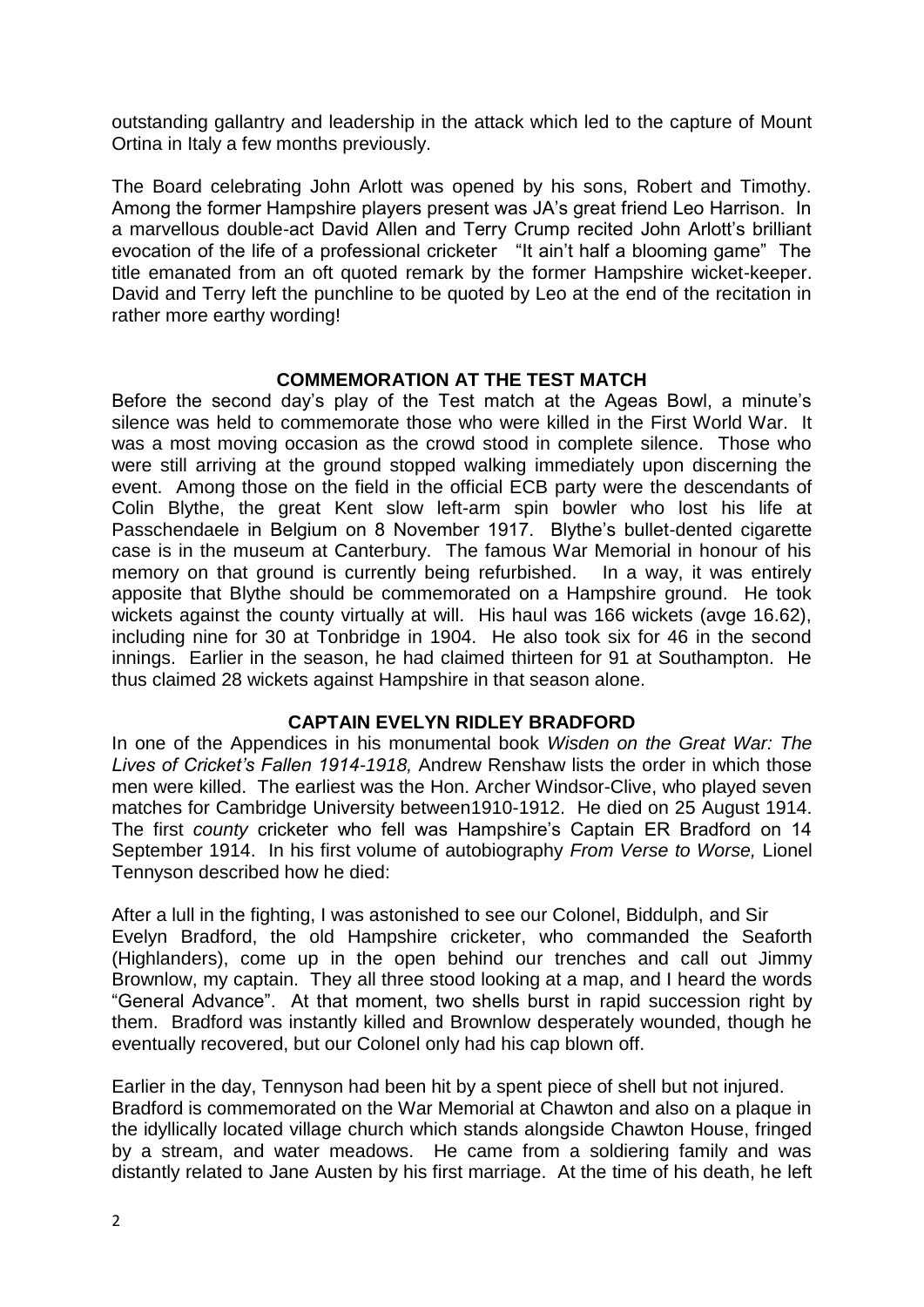a two-year old son. The tragedy was compounded when that son disappeared whilst flying with the RAF in the eastern Mediterranean in the Second World War.

David Allen is intending to write a little booklet on those Hampshire men who were killed in both World Wars, for publication at the start of next season.

#### **MEETINGS**

#### **Wednesday 12 November 2014 - Meeting**

As mentioned in previous newsletters, this is the Society's first afternoon meeting. We are pleased to welcome **DEREK ANDREWS,** who is a lifelong Hampshire supporter and member for 45 years. Through Hampshire, Derek became the last BBC TV Cricket Scorer (before Sky), covering who covered 140 Sunday League matches, the 1983 World Cup and numerous other one-day matches. He pioneered computer graphics and worked with great commentators such as Richie Benaud, Christopher Martin-Jenkins, Jim Laker, Peter Walker and Geoffrey Boycott. Society members will therefore receive a privileged account of life in the commentary box at today's meeting.

#### **MEETINGS 2015**

The first two meetings in 2015 are both at the Ageas Bowl starting at 8pm. On Wednesday 7 January the speakers will be Dennis Amiss' former captain MJK Smith and the latter's biographer Douglas Miller. On Wednesday 4 February the speaker is Anthony Gibson, broadcaster and author. He is the son of the famous broadcaster and writer Alan Gibson. He is an editor of his father's work and two other books on West Country authors and cricket's Wandering Elevens (co-authored with Stephen Chalke). He has appeared twice at Dorset Cricket Society and the Editor can vouch for the fact that members will enjoy an excellent evening in his company.

#### **HCS PLAYER OF THE YEAR 2014 JAMES VINCE A SEASON OF RECORDS**

For the past six years, one of the great pleasures of watching Hampshire play has been to watch James Vince at the crease. He is one of those batsmen who is easy on the eye. A few strokes from him, particularly the seemingly effortless and welltimed cover drive, is invariably the highlight of any day. That is not to say he cannot score elsewhere; he has shots all around the compass, invariably struck cleanly. He is happy against pace and spin alike. Such is his obvious class, those looking on are always disappointed when he is dismissed, especially when it seems it could have been avoided. Such occasions were much rarer in 2014. Hitherto, though, it has been easy to forget just how young he is. He made his championship debut, against Nottinghamshire at the Ageas Bowl, as an 18 year old and top-scored with 75 in the second innings. He was rarely in any trouble. He had already laid down a marker that he was an exceptional talent.

Apart from Gordon Greenidge, it is difficult to remember another young homegrown Hampshire batsman establishing his place so quickly. In the past 18 months he has undoubtedly batted with more concentration and more discerning shot selection, but without losing any fluency. He is still only 23 years old. Though the quality that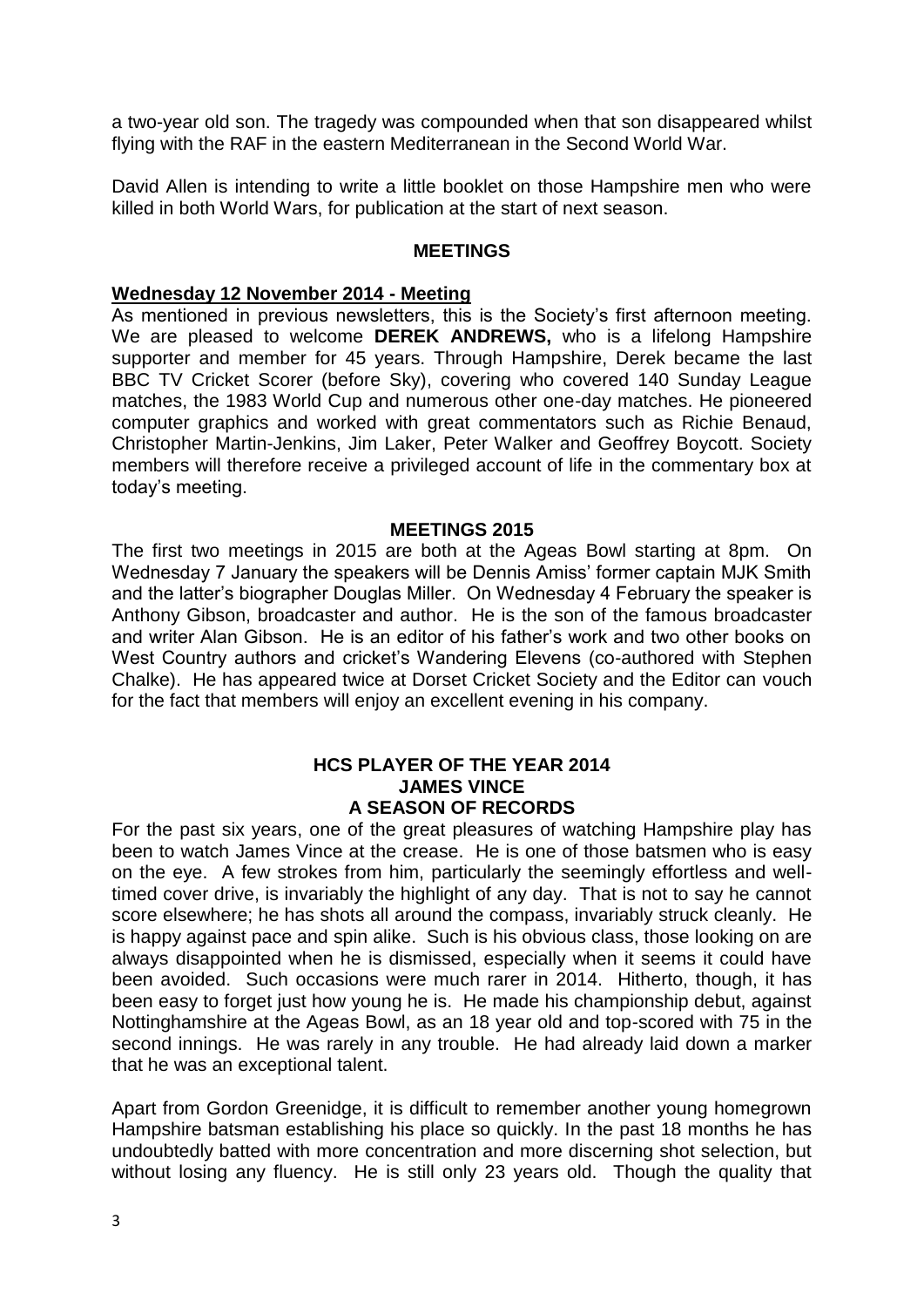James Vince brings to his cricket can never be measured solely in statistics, it is figures that eventually define a cricketer's career. His portfolio is already most impressive. **He has scored more centuries – 14 – for Hampshire than any other batsman at the same age in the county's entire history, even more than Mead,** Richards, Greenidge and Robin Smith. Even if he does not score any centuries in 2015 (surely unlikely) he will still have scored more centuries than any 24 year old.

In 2014, he was the country's leading run scorer. Only three Hampshire batsmen have achieved the feat previously: Philip Mead (1911, 1913 and 1921), Barry Richards (1968) and Gordon Greenidge (1986).

Despite a first innings duck, he was also the first batsman to reach 1000 runs last season, thus joining Philip Mead (14 June 1923), Chris Smith (1983) and the unsung Tony Middleton (1992). Smith, Middleton and Vince all reached the landmark on 17 June.

Also, he attained 1000 runs in his  $16<sup>th</sup>$  innings, a number exceeded only by RM Poore (11 in 1899), Richards (15 in 1975) and Greenidge (15 in 1983). Phil Mead also took 16 innings to achieve the landmark in 1928,

When he scored his 246 against Essex at the Ageas Bowl in June, he became Hampshire's second youngest double-centurion, behind the imperious Richards.

James Vince's achievements therefore already stand comparison with the greatest of all Hampshire's batsmen. It is strange that he has found runs so hard to come by in the England Lions side. When he does so, it can only be a matter of time before he finds his way into the England side.

Hampshire also blooded him as a potential future captain when he took the reins for the T20 competition. He looked less assured as the competition progressed, and apart from his splendid 92 not out against Nottinghamshire that took Hampshire to finals day, his batting form dipped. Nevertheless, he will have learnt much and will surely emerge stronger from the experience.

#### **MICHAEL BATES**

Hampshire's decision not to renew the contract of Michael Bates represents, in effect, a litmus test for the future of the specialist wicket-keeper. Many feel that he is the best Hampshire wicket-keeper that they have seen in their lifetime. Statistically, his average dismissals per match of 3.1 is the most by *any* Hampshire wicketkeeper. It should be remembered that he generally kept to a weak bowling attack where chances were few and far between. When he spoke to the Society last winter, Bob Parks stated that he had only ever seen two superior wicket-keepers in Alan Knott and Jack Russell.

He watched the ball into soft hands. His glovework was always impeccable. He affected a number of quicksilver stumpings, especially down the legside. He stood up frequently to fast-medium bowlers in the limited-overs game and such was his prowess that many batsmen were deterred from leaving their crease. His presence meant that the opposition often posted lower totals than might otherwise have been the case.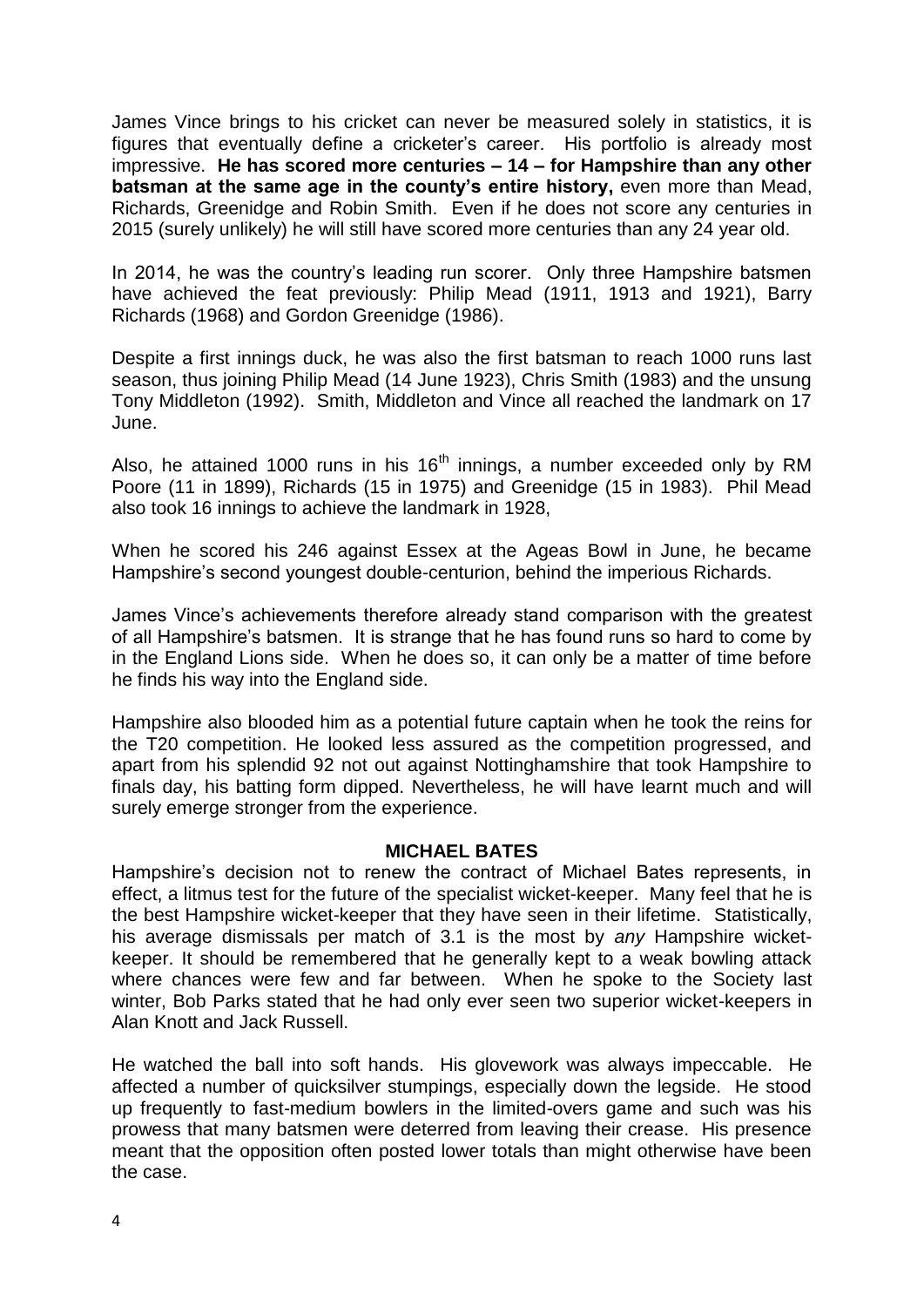He made his Hampshire debut in 2010 in the final T20 group match against Sussex at the Ageas Bowl, aged 19 He was so impressive that he retained his place for the rest of the competition and played in that riveting final under the Ageas Bowl lights against Somerset. He displaced Nic Pothas, Hampshire's finest ever wicketkeeper/batsman, in the following season.

In 2012, with the bat, he scored productively in championship matches in the early part of the season culminating in an accomplished maiden first-class century of 103, in 162 minutes, against Yorkshire at Headingley. He never batted whilst the ensuing T20 competition took place over the next month and never found the same form afterwards. He was, though, an ever-present in the trophy winning sides in the T20 and CB40 competitions. Those who saw it will always remember the stumping off a full toss off the last ball of the match from Kabir Ali to secure victory in the final of the latter competition, against Warwickshire at Lord's. In that summer, he also claimed 57 victims in first-class cricket, joint top with Geraint Jones amongst the wicketkeepers in Division 2. He claimed an average of 3.35 dismissals per match; a figure exceeded only by Pothas, in 2006 and 2007.

In the autumn of that year he was offered a new two-year contract. He seemed destined for a long career. However, the situation changed dramatically when Hampshire signed Adam Wheater, who possessed a far better batting average, just before the start of the 2013 season. The die was cast.

There was a brief period in 2014 when, due to injuries and absences, Wheater played as a specialist batsman whilst Bates kept wicket, but, such was the pressure on him, he never did himself justice with the bat. And so, with the advent of Tom Alsop, a wicketkeeper who scored prolifically for England under 19s against their South African counterparts during the summer, Hampshire decided not to offer him another contract.

Having only just attained the age of 24, it would be a tragedy of Shakespearean proportions if Michael Bates is now lost to county cricket. At the time of writing, no other county has offered him a contract. Will he be remembered as the last of his type? If so, it will be a sad day for the game of cricket as a whole.

Besides his three Cup Final winning medals, other career highlights were appearances for Hampshire in the CaribbeanTt20 competition in 2010/11 and the Champions League in South Africa at the end of the 2012 season.

# **DAVID BALCOMBE**

David Balcombe also played his last match for Hampshire in 2014. Happily, he has now joined former Kent coach, Graham Ford, under whom he played in 2012, at Surrey on a two year contract.

Tall and strongly built, David Balcombe was a whole-hearted trier who perhaps never quite fulfilled his undoubted talent with the ball at Hampshire. This was partly due to a succession of injuries, but also because he was often unable to control the swing.